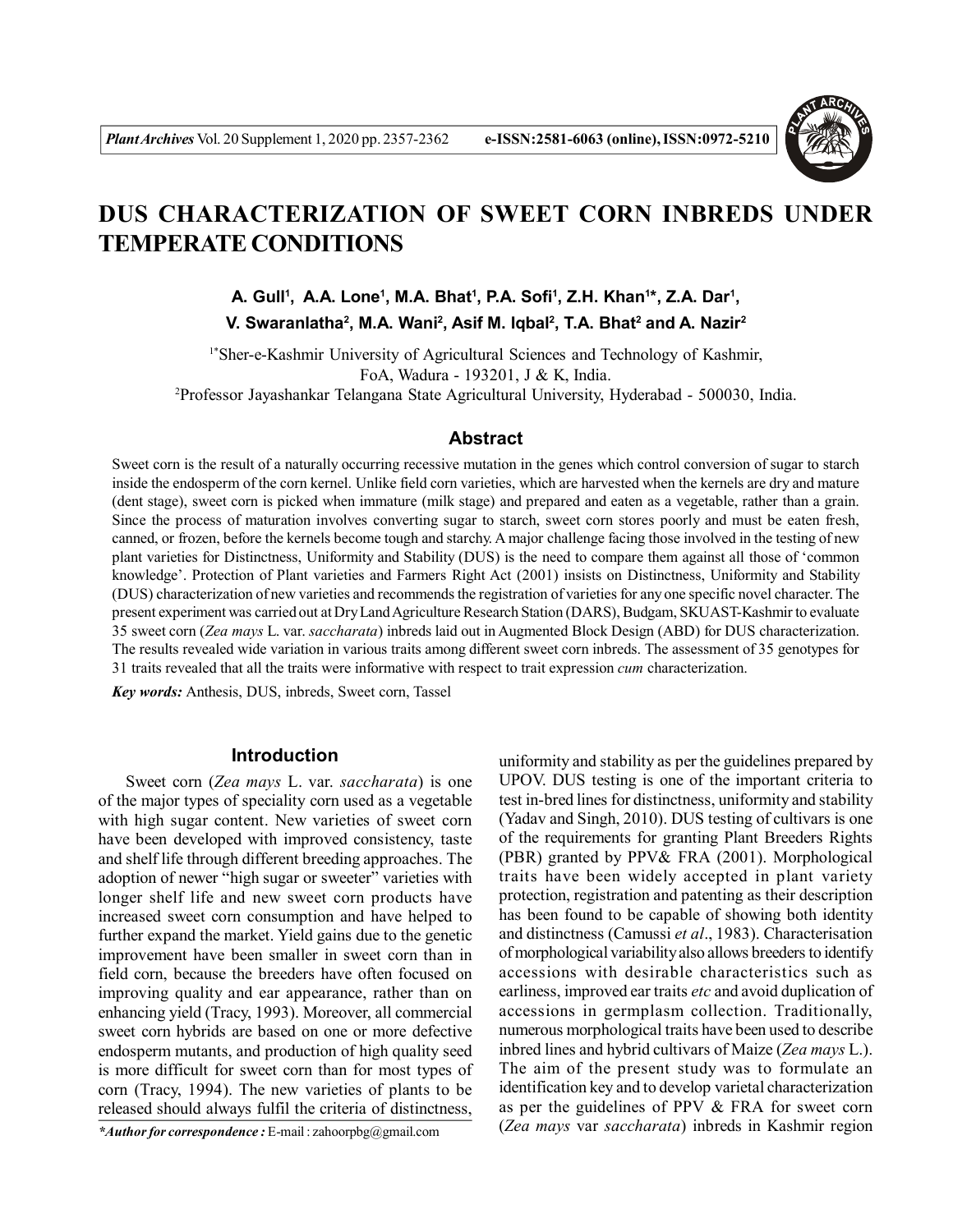# **Table 1:** Frequency distribution of DUS traits in Sweet corn (*Zea mays* L. var. *Saccharata*) inbreds based on DUS descriptor of DMR, ICAR, New Delhi (2011).

| Characteristics                                          | <b>Class</b>    | Code             | <b>AbsoluteNumber</b>    | Frequency        |
|----------------------------------------------------------|-----------------|------------------|--------------------------|------------------|
| Leaf: Angle between blade and stem                       | Small           | 3                | 20                       | 57.14            |
|                                                          | Wide            | $\tau$           | 15                       | 42.86            |
| Leaf: altitude of blade(on just above upper ear          | Straight        | $\mathbf{1}$     | 17                       | 48.57            |
|                                                          | Drooping        | 9                | 18                       | 51.43            |
| Stem: anthocyanin colouration of brace roots             | Absent          | $\mathbf{1}$     | 24                       | 68.57            |
|                                                          | Present         | 9                | 11                       | 31.43            |
|                                                          | very early      | 1                | $\boldsymbol{0}$         | $\boldsymbol{0}$ |
| Tassel: time of anthesis (on middle third of main axis)  | Early           | 3                | $\boldsymbol{0}$         | $\mathbf{0}$     |
|                                                          | Medium          | 5                | 15                       | 42.85            |
|                                                          | Late            | $\overline{7}$   | 20                       | 57.15            |
| Tassel: anthocyanin coloration at base of glume          | Absent          | $\mathbf{1}$     | 20                       | 57.15            |
|                                                          | Present         | 9                | 15                       | 42.85            |
| Tassel: anthocyanin colouration of glumes excluding base | Absent          | 1                | 15                       | 42.85            |
|                                                          | Present         | 9                | 20                       | 57.85            |
| Tassel: anthocyanin colouration of anthers               | Absent          | $\mathbf{1}$     | 19                       | 54.28            |
|                                                          | Present         | 9                | 16                       | 45.72            |
| Tassel: density of spikelets                             | Sparse          | 3                | 24                       | 68.57            |
|                                                          | Dense           | 7                | 11                       | 31.43            |
| Tassel: angle between main axis and lateral branches     | Narrow          | 3                | 19                       | 54.28            |
|                                                          | Wide            | $\tau$           | 16                       | 45.72            |
|                                                          | Straight        | $\mathbf{1}$     | 19                       | 54.28            |
| Tassel: altitude of lateral branches                     | Curved          | 5                | 16                       | 45.72            |
|                                                          | strongly curved | 9                | $\boldsymbol{0}$         | $\boldsymbol{0}$ |
|                                                          | very early      | $\mathbf{1}$     | $\boldsymbol{0}$         | $\boldsymbol{0}$ |
| Ear: time of silk emergence(50% plants)                  | Early           | 3                | $\boldsymbol{0}$         | $\boldsymbol{0}$ |
|                                                          | Medium          | 5                | 15                       | 42.85            |
|                                                          | Late            | $\boldsymbol{7}$ | 20                       | 57.15            |
| Ear: anthocyanin colouration of silks                    | Absent          | 1                | 30                       | 85.71            |
|                                                          | Present         | 9                | 5                        | 14.29            |
| Leaf: anthocyanin colouration of sheath                  | Absent          | $\mathbf{1}$     | 18                       | 51.42            |
|                                                          | Present         | 9                | 17                       | 48.58            |
|                                                          | Short           | 3                | 13                       | 37.14            |
| Tassel: length of main axis above lowest side branch     | Medium          | 5                | 18                       | 51.42            |
|                                                          | Long            | $\boldsymbol{7}$ | 4                        | 11.44            |
| Plant: length (upto flag leaf)                           | Short           | 3                | 4                        | 11.44            |
|                                                          | Medium          | 5                | 12                       | 34.28            |
|                                                          | Long            | $\boldsymbol{7}$ | 19                       | 54.28            |
| Plant: ear placement                                     | Low             | 3                | 12                       | 34.28            |
|                                                          | Medium          | 5                | 23                       | 65.72            |
|                                                          | High            | 7                | $\boldsymbol{0}$         | $\boldsymbol{0}$ |
|                                                          | Narrow          | 3                | 13                       | 37.14            |
| Leaf: width of blade(leaf of upper ear)                  | Medium          | 5                | 13                       | 37.14            |
|                                                          | <b>Broad</b>    | $\tau$           | 9                        | 25.72            |
| Ear: length without husk                                 | Short           | 3                | $\overline{\mathcal{L}}$ | 11.44            |
|                                                          | Medium          | 5                | 11                       | 31.41            |
|                                                          | Long            | $\tau$           | 20                       | 57.15            |
| Ear: diameter without husk                               | Small           | 3                | 21                       | $60\,$           |
|                                                          | Medium          | 5                | 11                       | 31.41            |
|                                                          | Large           | $\boldsymbol{7}$ | 3                        | 8.59             |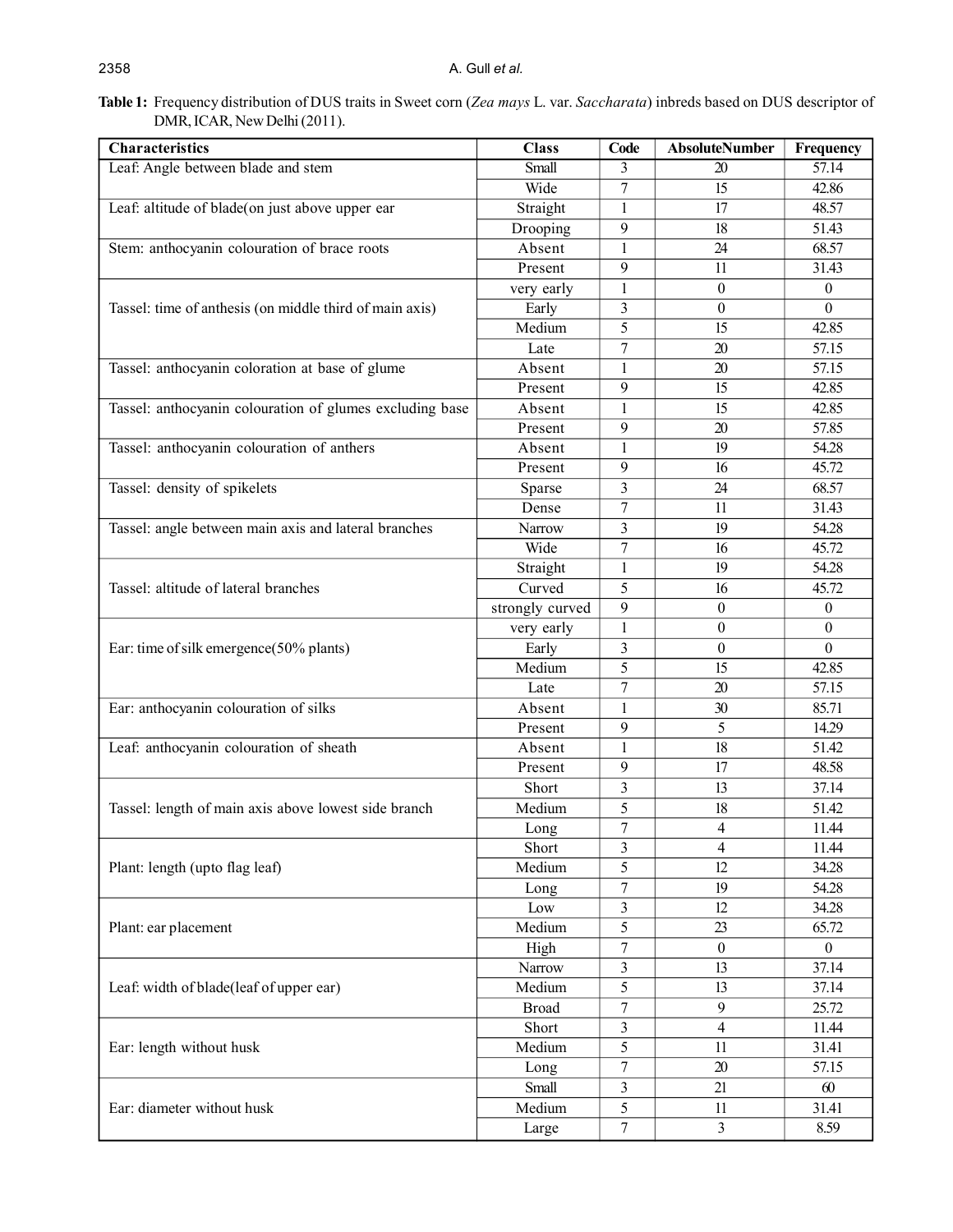| <b>Characteristics</b>                        | <b>Class</b>         | <b>Code</b>    | <b>AbsoluteNumber</b>   | Frequency          |
|-----------------------------------------------|----------------------|----------------|-------------------------|--------------------|
| Ear: shape                                    | Conical              | 1              | 19                      | 54.28              |
|                                               | conico-cylindrical   | $\overline{2}$ | $\overline{7}$          | $\overline{20}$    |
|                                               | Cylindrical          | $\overline{3}$ | $\overline{9}$          | 25.72              |
|                                               | Few                  | $\overline{3}$ | $\mathbf{1}$            | 2.85               |
| Ear: number of rows of grains                 | Medium               | $\overline{5}$ | $\overline{18}$         | 51.42              |
|                                               | Many                 | $\tau$         | 16                      | 45.73              |
| Ear: type of grain                            | Flint                | 1              | $\overline{23}$         | $\overline{65.72}$ |
|                                               | Semi flint/semi dent | $\overline{2}$ | $\overline{5}$          | 14.28              |
|                                               | Dent                 | 3              | $\overline{7}$          | $20\,$             |
| Ear: colour of top of grain                   | White                | $\mathbf{1}$   | $\overline{4}$          | 11.42              |
|                                               | white with cap       | $\overline{2}$ | $\overline{3}$          | 8.58               |
|                                               | Yellow               | $\overline{3}$ | 11                      | 31.41              |
|                                               | yellow with cap      | $\overline{4}$ | 14                      | 40                 |
|                                               | Orange               | $\overline{5}$ | $\overline{\mathbf{3}}$ | 8.59               |
|                                               | Red                  | $\overline{6}$ | $\overline{0}$          | $\overline{0}$     |
|                                               | others(specify)      | $\overline{7}$ | $\overline{0}$          | $\overline{0}$     |
|                                               | White                | $\overline{1}$ | $\overline{32}$         | 91.42              |
| Ear: anthocyanin colouration of glumes of Cob | light purple         | $\overline{2}$ | $\mathbf{1}$            | 2.86               |
|                                               | dark purple          | $\overline{3}$ | $\overline{2}$          | $\overline{5.72}$  |
| Kernel: row arrangement                       | Straight             | $\mathbf{1}$   | 18                      | 51.43              |
|                                               | Spiral               | $\overline{2}$ | 6                       | 17.15              |
|                                               | Irregular            | $\overline{3}$ | 11                      | 31.42              |
| Kernel: popiness                              | Absent               | $\mathbf{1}$   | $\overline{2}$          | $\overline{5.72}$  |
|                                               | Present              | $\overline{9}$ | 33                      | 94.28              |
| Kernel: sweetness                             | Absent               | $\mathbf{1}$   | $\overline{0}$          | $\overline{0}$     |
|                                               | Present              | $\overline{9}$ | $\overline{35}$         | $\overline{100}$   |
| Kernel: waxiness                              | Absent               | $\mathbf{1}$   | 17                      | 48.57              |
|                                               | Present              | 9              | 18                      | 51.43              |
| Kernel: opaqueness                            | Absent               | $\mathbf{1}$   | 34                      | 97.14              |
|                                               | Present              | $\overline{9}$ | $\mathbf{1}$            | 2.86               |
| Kernel: shape                                 | Shrunken             | $\mathbf{1}$   | $\overline{2}$          | $\overline{5.72}$  |
|                                               | Round                | $\overline{2}$ | 16                      | 45.72              |
|                                               | Indented             | $\overline{3}$ | $\overline{4}$          | 11.42              |
|                                               | Toothed              | $\overline{4}$ | 13                      | 37.14              |
|                                               | Pointed              | 5              | $\boldsymbol{0}$        | $\boldsymbol{0}$   |
| Kernel: 1000 kernel weight                    | very small           | $\mathbf{1}$   | $\boldsymbol{0}$        | $\boldsymbol{0}$   |
|                                               | Small                | $\overline{3}$ | $\overline{2}$          | 5.72               |
|                                               | Medium               | 5              | 28                      | 80                 |
|                                               | Large                | $\overline{7}$ | $\overline{5}$          | 14.28              |

of Jammu and Kashmir.

# **Materials and Methods**

The experimental material used for the present study comprised of 35 sweet corn *(Zea mays* L*.* var*. saccharata*) inbreds viz. BIOL-10, BIOL-41, BIOL-27, ALSC-1, BIOL-18, BIOL-42, BIOL-50, BIOL-61, BIOL-68, BIOL-6, BIOL-3, BIOL-48, BIOL-30, BIOL-65, BIOL-9, BIOL-21, BIOL-33, BIOL-67, BIOL-4, BIOL-69, SC-17-3, BIOL-32, BIOL-17, BIOL-66, BIOL-22, BIOL-51, BIOL-5, BIOL-23, BIOL-62, BIOL-8, BIOL-16, BIOL-70, BIOL-64, BIOL-52, BIOL-40. The trial was laid out in Augmented Block Design (ABD), each inbred was grown within plot of 2 rows of 2 m long with checks replicated thrice. In each plot representative plants were tagged and subsequent observations were recorded on tagged plants. The inbreds were evaluated for DUS characterization at Dry-land Agriculture Research Station (DARS), Budgam, SKUAST-Kashmir during the year 2017-18 by using the descriptor prescribed by Directorate of Maize Research, ICAR, New Delhi (2011). The characters used for DUS characterization consists of 31 traits as per the descriptor. Each trait is represented by class and code. The various characters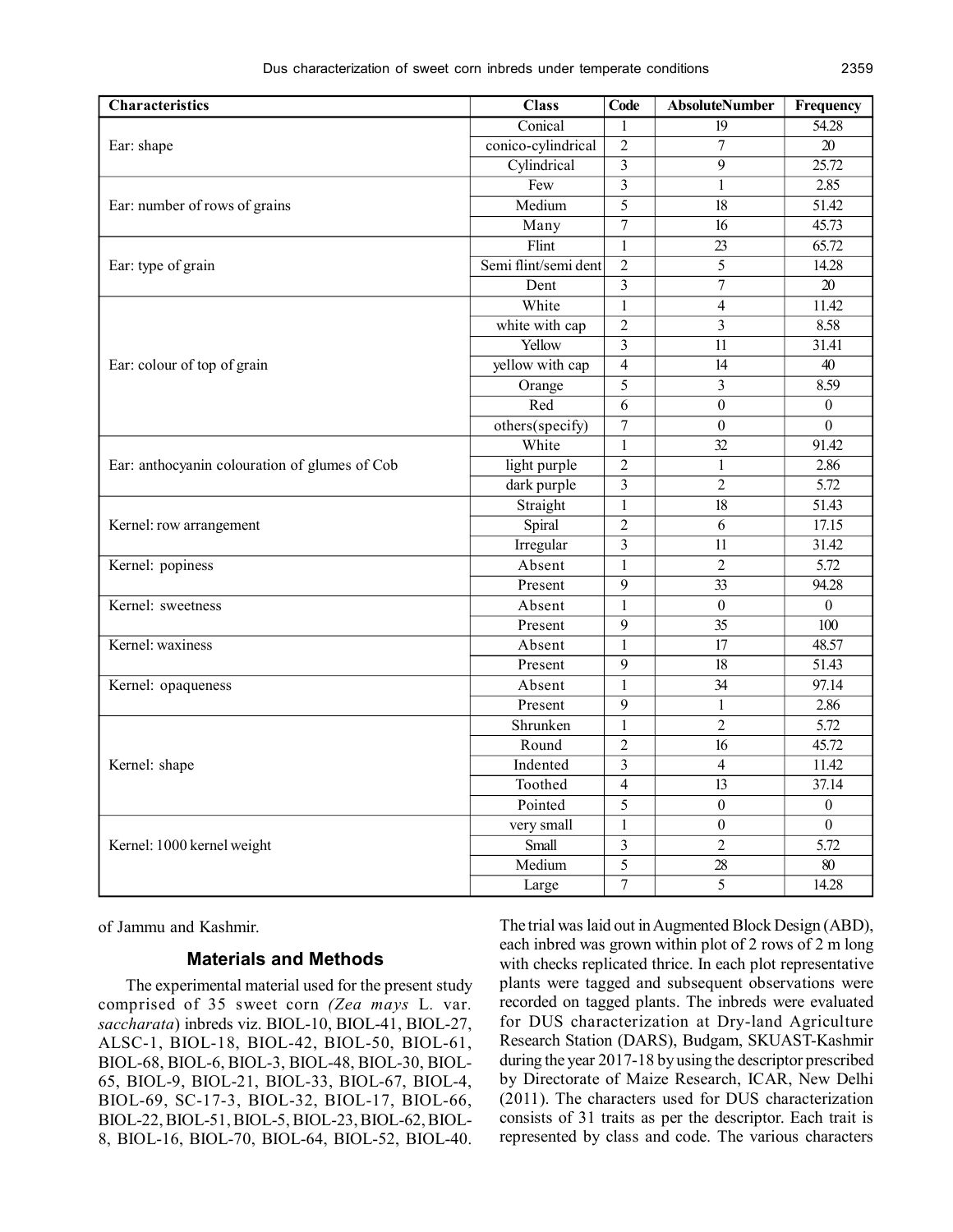

**Fig. 2:** Graphical representation of frequency distribution og DUS traits.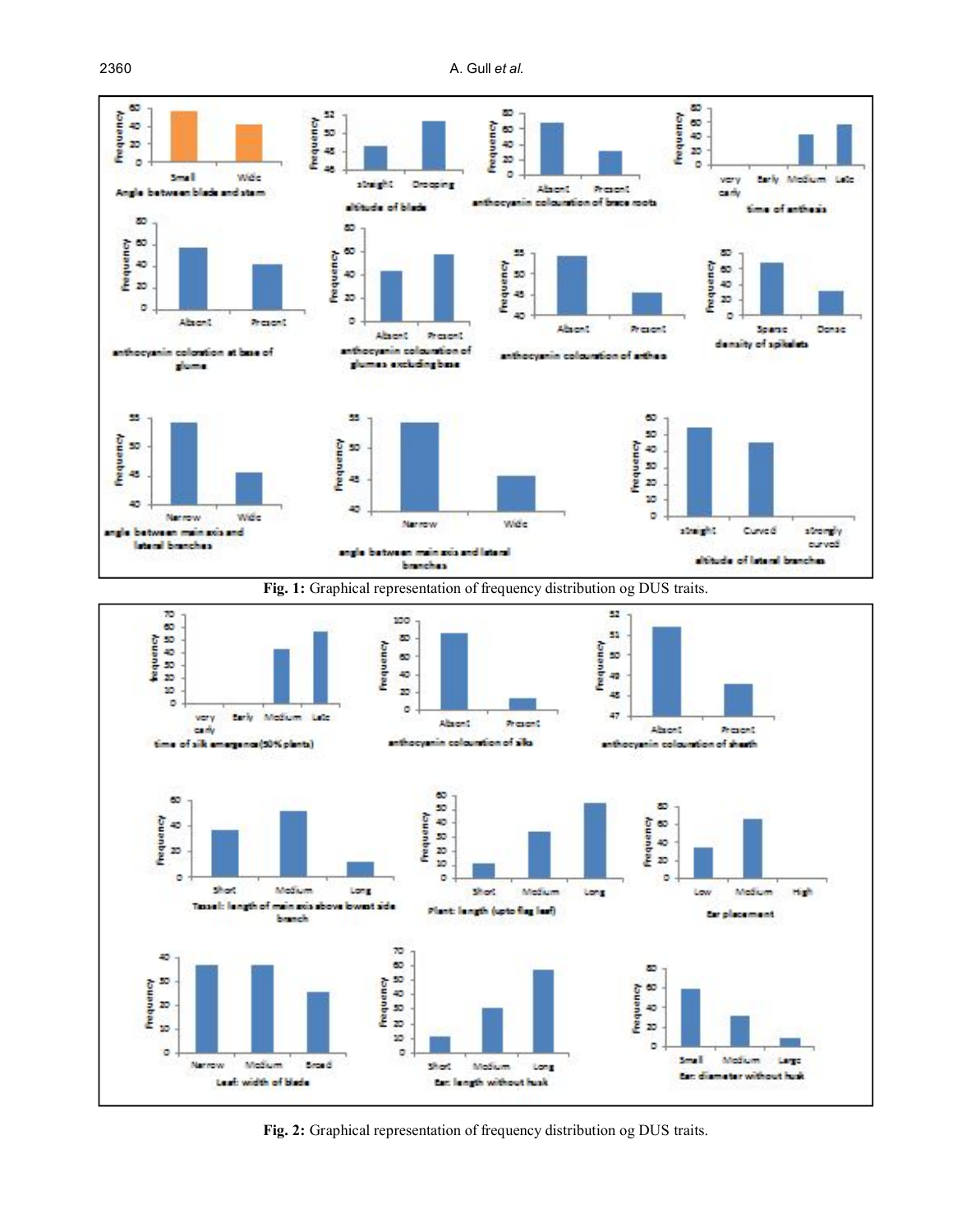

**Fig. 4:** Graphical representation of frequency distribution og DUS traits.